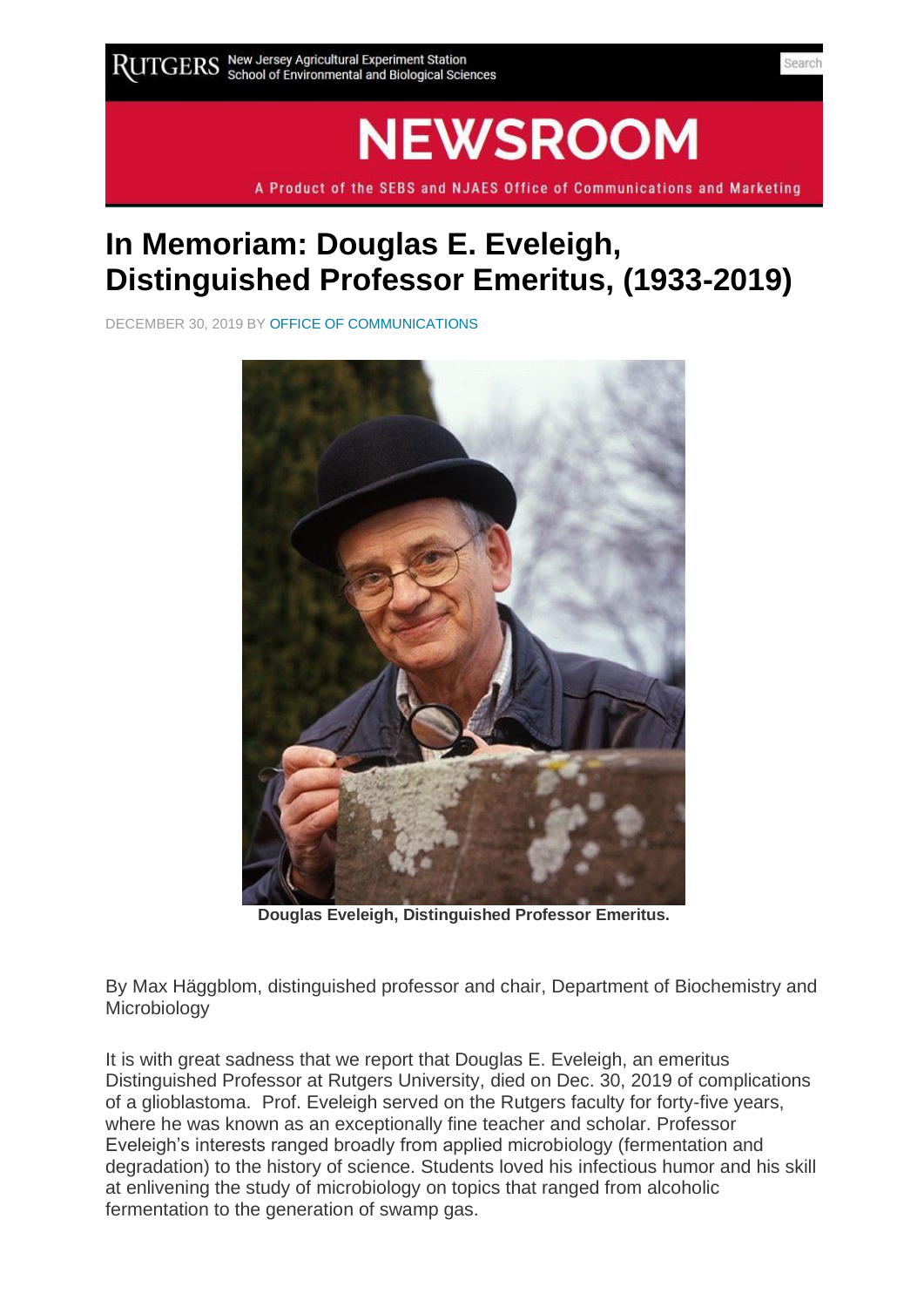Born in West Croydon, Surrey, England in the United Kingdom on December 6, 1933, Dr. Eveleigh earned a B.Sc. (External Degree) at the University of London, UK (1956) and a Ph.D. in Mycology from the University of Exeter, UK (1959). While at the University of Exeter, he studied under G.C. Ainsworth (1905-1998), a towering academic figure who nurtured Doug's love for the world of fungi since age 6 and the study of scientific history. During his student years, Doug was a serious amateur rugby player, a hobby that led him to accept a postdoctoral position at National Research Council (Halifax, Nova Scotia, Canada), where he could combine his love for science and his love for sports. In 1961, he moved to a job at the U.S. Army Laboratories (Natick, MA) working under Elwin Reese and Mary Mandels. As a member of the Boston Rugby Club he attended a dinner dance of this club where he met his wife Linda Sterenberg on a blind date. They married in June 1962 and then moved to a post-doctoral research position with Stan Knight, Dept. of Bacteriology, Univ. of Wisconsin (Madison, WI). Their first son, Chris, was born in 1963. A second son, Rob, was born in 1966 in Saskatoon. After a second stint with the Canadian National Research Council (1965-70) in Saskatoon, Saskatchewan, Canada, in June 1970 Doug accepted a job (hired by Jim Macmillan to teach David Pramer's General Microbiology course) at Rutgers, The State University of New Jersey in what is now the Department of Biochemistry and Microbiology, where he remained for the rest of his career and rose to the rank of Distinguished Professor.

Professor Eveleigh's research program focused on the metabolic capabilities of filamentous fungi. In particular, he studied the ability of certain common soil fungi to make enzymes that degrade cellulose, and his group pioneered the use of fungal enzymes to turn plant wastes into biofuels. As one example, in a proton magnetic resonance study of the anomeric species produced by D-glucosidases (D.E. Eveleigh, A.S. Perlin. Carbohydrate Research 1969, 10, 87-95. DOI: 10.1016/S0008- 6215(00)81090-3) he demonstrated the anomeric configuration of sugars released during enzymatic hydrolysis of some D-glucosides and D-glucans suggesting that the stereochemical differences may originate in differing affinities of the enzymes for various regions of the substrates. His research on enzymes from the soil fungus *Trichoderma* is a cornerstone of several contemporary commercial ventures in bioenergy and his fungal strains continue to be used in industrial fermentation around the world. Moreover, some of the mutant strains he isolated for the Army while at Natick produced enzymes used to this day to "eat away" at cotton in denim fabrics, giving them the distressed, worn-out look desired by the fashion industry. He also was instrumental in patented work on Beano, obtaining fuels from biomass, and substitute sweeteners. He had numerous other research interests, ranging from the nitrogenfixing bacterial symbionts of bayberry to the diversity of lichens on gravestones.

In addition to his laboratory research, Professor Eveleigh had a passion for microbiological history. He often visited library archives in Europe and the United States where he gained expertise in the degradation (e.g., foxing) and the conservation of antique manuscripts, and in the decay and wood rot of old ships (e.g., HMS Mary Rose and USS Constitution). He excelled at scholarship and teaching at all levels, as an instructor of undergraduate and graduate students, as a mentor to postdoctoral and visiting scholars, and as an educator of the broader community through his extensive outreach activities. Several of his students have said that he literally had rescued them! Through all aspects of his life, Doug was a bottomless pit of enthusiasm. His energy was particularly infectious (appropriate for a microbiologist). He knew how to combine teaching, research, and the study of microbes into what he always called "sheer fun." At one point midway in this 9-month journey, following a shunt surgery to deal with hydrocephalus, he uttered to his wife: "I've raised a family, I've done research, I've had full support, and I am very happy."